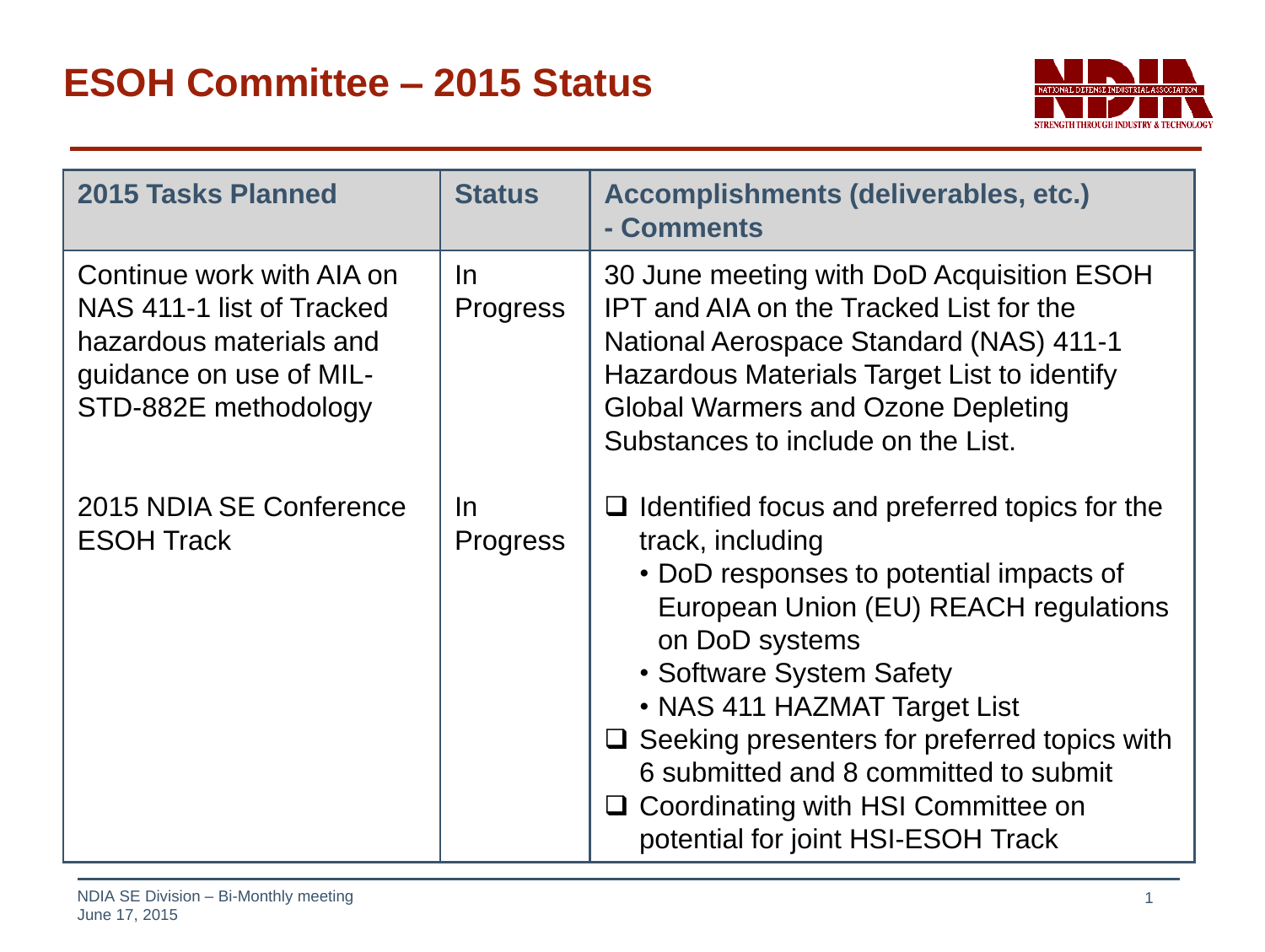

| 2015 Tasks Planned                                                                                        | <b>Status</b>         | Accomplishments (deliverables, etc.)<br>- Comments                                                                                                                                         |
|-----------------------------------------------------------------------------------------------------------|-----------------------|--------------------------------------------------------------------------------------------------------------------------------------------------------------------------------------------|
| Work with new DoD Three-<br><b>Star Safety and</b><br><b>Occupational Health</b><br><b>Steering Group</b> | Est. start<br>in July | Strategic Plan Goal 4. "Reduce mishaps by<br>integrating Environment, Safety, and<br>Occupational Health (ESOH) requirements into<br>the life-cycle" of the Defense Acquisition<br>System. |